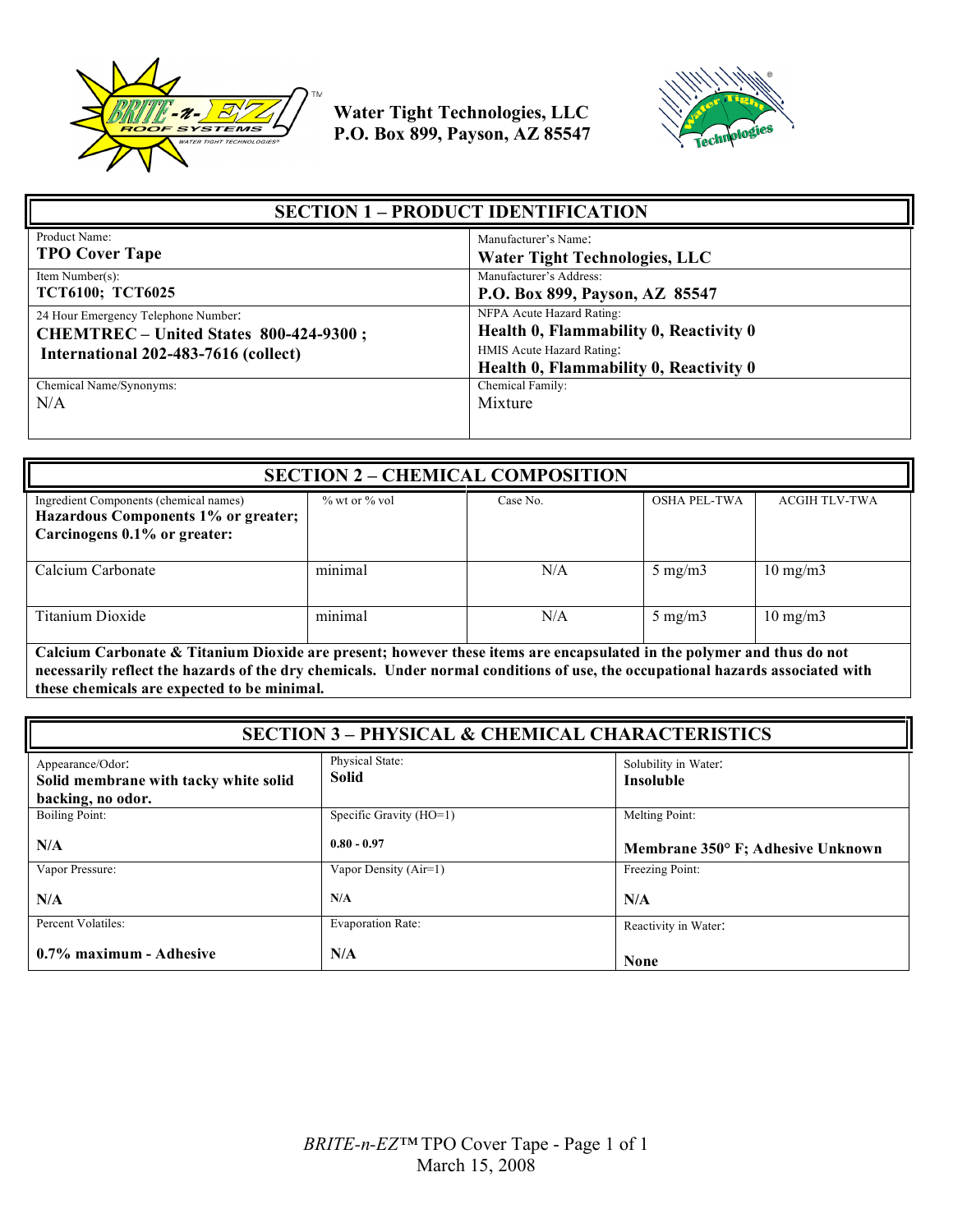



| <b>SECTION 4- FIRE &amp; EXPLOSION HAZARD DATA</b>                                                                           |                                                                                                                                                                                                                                                                            |  |
|------------------------------------------------------------------------------------------------------------------------------|----------------------------------------------------------------------------------------------------------------------------------------------------------------------------------------------------------------------------------------------------------------------------|--|
| Flash Point:<br>$>200^{\circ}$ C for Adhesive                                                                                | Flammable Limits (in air):<br>LEL: N/A UEL: N/A                                                                                                                                                                                                                            |  |
|                                                                                                                              |                                                                                                                                                                                                                                                                            |  |
| Extinguishing Media:<br>Foam, dry chemical and CO <sup>2</sup> can also be used.                                             | Fire Fighting Procedures:<br>Treat as Class B fire. Limit fire fighting to those trained to do<br>so. Minimize breathing gases, vapor, fumes or decomposition<br>products. Use supplied-air breathing equipment for enclosed<br>or confined spaces or as otherwise needed. |  |
| Hazardous Decomposition Products:                                                                                            | Special Fire & Explosion Hazards:                                                                                                                                                                                                                                          |  |
| In the event of combustion, carbon dioxide, methane, propane,<br>aldehydes and other decomposition products may be released. | <b>None</b>                                                                                                                                                                                                                                                                |  |
| Method Used:<br>Estimate based on flash point of most volatile component.                                                    | Auto-Ignition Temperature:<br>$600 - 700$ F for membrane                                                                                                                                                                                                                   |  |

| <b>SECTION- 5 HEALTH HAZARD DATA</b>                                                                                                                                                                                                                                                                                                                |                                                                                                                                                             |  |
|-----------------------------------------------------------------------------------------------------------------------------------------------------------------------------------------------------------------------------------------------------------------------------------------------------------------------------------------------------|-------------------------------------------------------------------------------------------------------------------------------------------------------------|--|
| Permissible Exposure Limit:<br><b>NA</b><br>Effects of Overexposure:<br>Toxic fumes may be released during fire. Exposure to fumes may<br>aggravate pre-existing eye, lung, and skin conditions.                                                                                                                                                    | Signs and Symptoms of Exposure:<br>Under normal conditions of use, this product will not release<br>or otherwise result in exposure to hazardous chemicals. |  |
| Acute:<br>Irritation, redness.<br>Chronic:<br>N/A                                                                                                                                                                                                                                                                                                   | Carcinogenicity:<br>IARC, NTP, and OSHA do not list this product as a<br>carcinogen.                                                                        |  |
| Emergency & First Aid Procedures:<br>Eve Contact:<br>Can cause irritation, redness, tearing, blurred vision.<br>Skin Contact:<br><b>Not normally hazardous</b><br>Inhalation:<br>Not normally hazardous unless at elevated temperatures. Remove to fresh air.<br>Ingestion:<br><b>Consult a Physician</b><br>Primary Route of Entry:<br><b>None</b> |                                                                                                                                                             |  |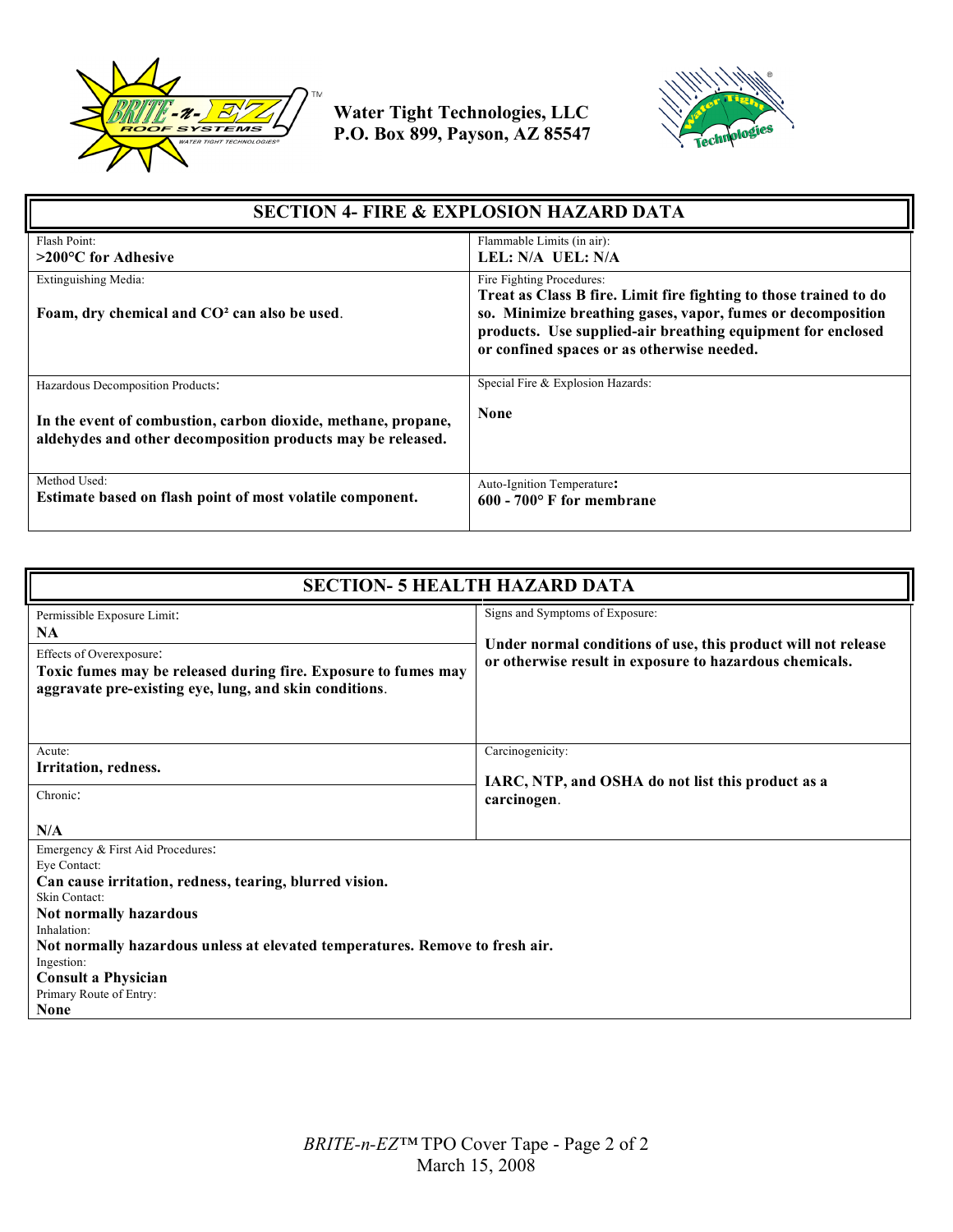



| <b>SECTION 6 – REACTIVITY DATA</b>                                                                                        |                           |
|---------------------------------------------------------------------------------------------------------------------------|---------------------------|
| Stability:                                                                                                                | Incompatibility:          |
| <b>Stable</b>                                                                                                             | None known                |
|                                                                                                                           |                           |
| Hazardous Decomposition Products:                                                                                         | Hazardous Polymerization: |
| In the event of a partial combustion, fumes, smoke, carbon<br>compounds and other decomposition products may be released. | Will not occur            |
| Conditions to Avoid:                                                                                                      |                           |

**Exposure to temperatures in excess of 130° F.**

## **SECTION 7 - SPILL OR LEAK PROCEDURES**

Steps to be taken in case material is released or spilled: Small spill:

 **Scoop or shovel material into sealed containers**.

Large Spill:

**Same as small spill**.

Waste Disposal Method:

**If this product becomes a waste, it is considered a non-hazardous waste as defined by RCRA 40CFR261. Dispose of in accordance with local, state, and federal regulations**.

| <b>SECTION 8 - SPECIAL PROTECTION</b> |                                                     |  |
|---------------------------------------|-----------------------------------------------------|--|
| Respiratory Protection:               | Eye Protection:                                     |  |
| N/A                                   | Safety glasses with side shields recommended.       |  |
| Protective Gloves:                    | Other Protective Equipment:                         |  |
| <b>Not Required</b>                   | None required under normal installation conditions. |  |
| Ventilation:<br>No respirator needed. |                                                     |  |